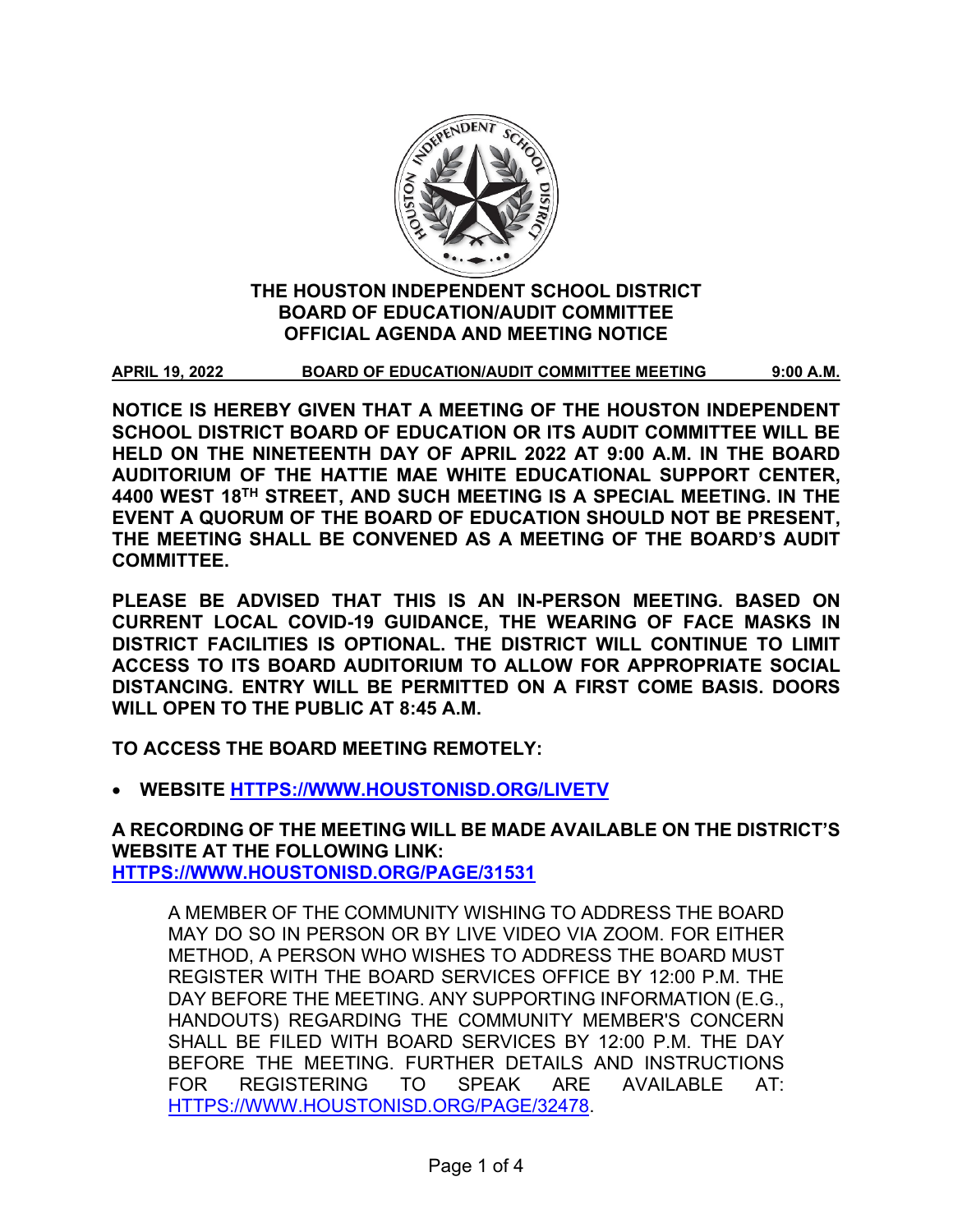**THE ITEMS ON THIS AGENDA MAY BE TAKEN IN ANY ORDER.**

**NO AGENDA OR DISTRICT BUSINESS WILL BE DISCUSSED EXCEPT AS NOTICED BELOW AND ANY ACTION WILL OCCUR IN THE ROOM OPEN TO THE PUBLIC. IT IS THE INTENT OF THE DISTRICT TO HAVE, AND THE MEETING WILL HAVE, A QUORUM OF EITHER THE BOARD OR ITS AUDIT COMMITTEE PHYSICALLY PRESENT AT THIS LOCATION. THE ABOVE LOCATION WILL BE EQUIPPED WITH VIDEO CONFERENCE EQUIPMENT.** 

## **9:00 A.M.**

- **CALL TO ORDER**
- **CONSIDERATION AND APPROVAL OF MINUTES FROM PREVIOUS MEETINGS**
- **SPEAKERS TO AGENDA ITEMS (ONLY IF MEETING IS CONVENED AS A SPECIAL MEETING OF THE BOARD OF EDUCATION)**
- **DASHBOARD UPDATE**
- **STATUS UPDATE FOR OPEN AUDIT RECOMMENDATIONS**
- **LEGISLATIVE BUDGET BOARD (LBB) AUDIT RECOMMENDATIONS FOLLOW-UP UPDATE**
- **ELEMENTARY AND SECONDARY SCHOOL EMERGENCY RELIEF (ESSER) I AUDIT UPDATE**
- **PROPOSED 2023 AUDIT PLAN, STAFFING, AND BUDGET RESOURCES**
- **STATUS UPDATE FOR 2021 INTERNAL AUDIT PLAN**
- **STATUS UPDATE FOR 2022 INTERNAL AUDIT PLAN**
- **STATUS UPDATE FOR OFFICE OF INTERNAL AUDIT 2021–2022 GOALS**
- **BOARD AUDIT TRAINING**
- **ETHICS AND COMPLIANCE UPDATE**
- **CLOSED SESSION**

**ADJOURN TO CLOSED SESSION UNDER SECTIONS 551.004, 551.071, 551.072, 551.073, 551.074, 551.076, 551.082, 551.0821, 551.083, 551.084, AND 551.089 OF THE TEXAS GOVERNMENT CODE FOR THE FOLLOWING PURPOSES:**

## **CLOSED SESSION (CLOSED TO THE PUBLIC)**

## **1. PERSONNEL**

- a) Deliberate the duties of the chief audit executive and audit staff; mid-year evaluation of the chief audit executive, consideration of compensation, and contractual provisions.
- b) Ethics and Compliance Update: Status of Ethics Hotline Cases.
- c) Chief Audit Executive's Summative Evaluation.

## **2. LEGAL**

- a) Matters on which the district's attorney's duty to the district under the Code of Professional Responsibility clearly conflicts with the Texas Open Meetings Law, including specifically any matter listed on this agenda and meeting notice.
- b) Pending or contemplated litigation matters and status report.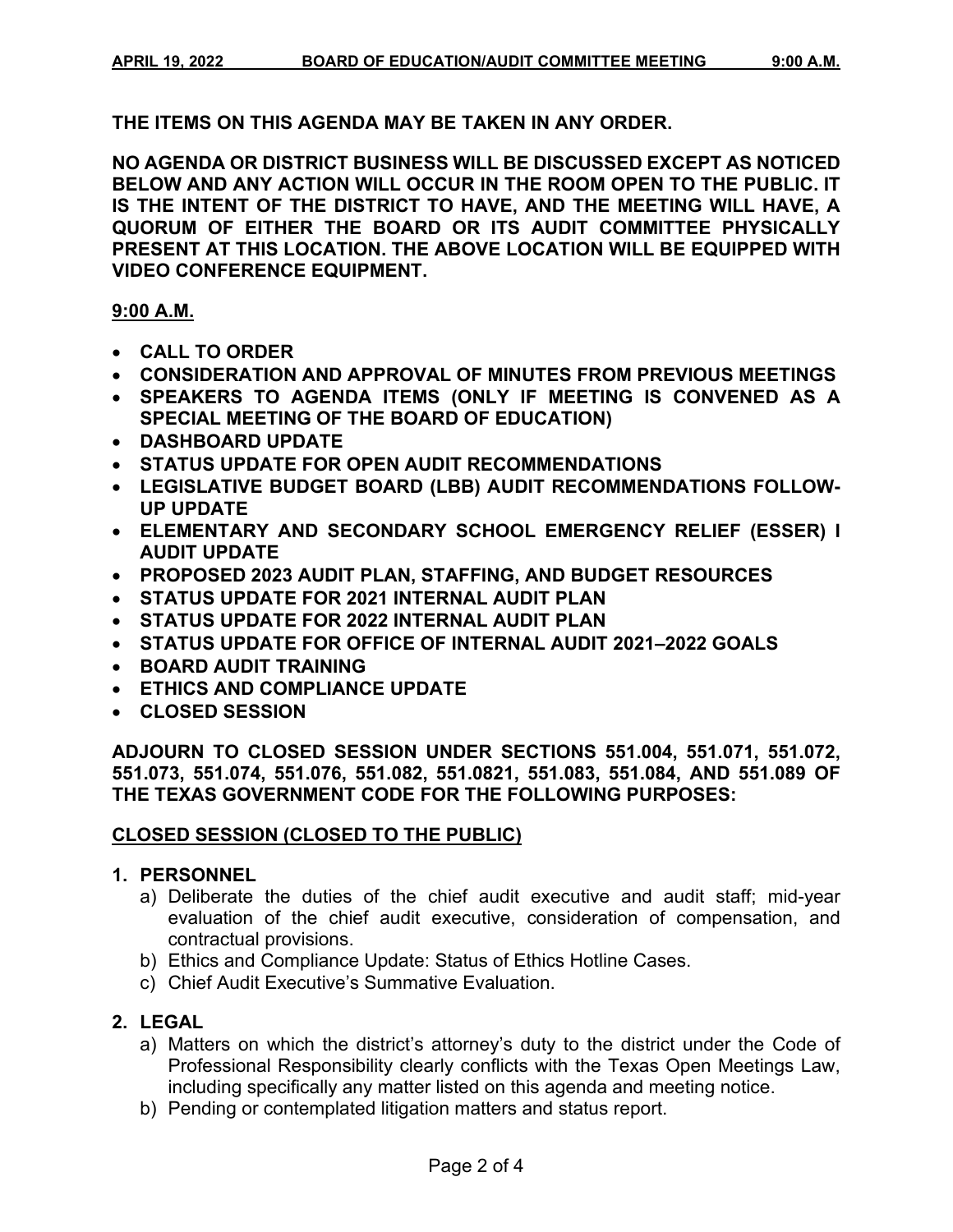# **3. SECURITY DEVICES OR SECURITY AUDITS**

- a) BDO USA, LLP (BDO), Powerschool Final Report
- b) BDO's Information Technology (IT) Asset Management Final Audit Report

## **RECONVENE IN OPEN SESSION AND POSSIBLE ACTION ON MATTERS DISCUSSED IN CLOSED SESSION**

#### **CLOSED SESSION AUTHORIZATION DURING MEETING**

**If during the course of the meeting covered by this notice the board should determine that a closed or executive meeting or session of the board should be held or is required, then such closed or executive meeting or session as authorized by Chapter 551 of the Texas Government Code (the Open Meetings Act) will be held by the board at the date, hour, and place given in this notice or as soon after the commencement of the meeting covered by this notice as the board may conveniently meet in such closed or executive session concerning any and all subjects and for any and all purposes permitted by Section 551.071 through Section 551.089 inclusive of said Open Meetings Act including, but not limited to:**

| <b>Section 551.071</b>  | For the purpose of a private consultation with the board's<br>attorney on any or all subjects or matters authorized;                                                                                                                                                                                                                                       |
|-------------------------|------------------------------------------------------------------------------------------------------------------------------------------------------------------------------------------------------------------------------------------------------------------------------------------------------------------------------------------------------------|
| <b>Section 551.072</b>  | For the purpose of discussing the purchase, exchange, lease,<br>or value of real property;                                                                                                                                                                                                                                                                 |
| <b>Section 551.073</b>  | For the purpose of discussing negotiated contracts for<br>prospective gifts or donations to the District;                                                                                                                                                                                                                                                  |
| <b>Section 551.074</b>  | For the purpose of considering the appointment, employment,<br>evaluation, reassignment, duties, discipline, or dismissal of a<br>public officer or employee or to hear complaints or charges<br>against a public officer or employee;                                                                                                                     |
| <b>Section 551.076</b>  | For the purpose of deliberating the deployment, or specific<br>occasions for implementation, of security personnel or devices,<br>or a security audit;                                                                                                                                                                                                     |
| <b>Section 551.082</b>  | For the purpose of considering discipline of a public school<br>child or children, or to hear a complaint or charge brought<br>against a school district employee by another school district<br>employee;                                                                                                                                                  |
| <b>Section 551.0821</b> | For the purpose of deliberating a matter regarding a public<br>school student if personally identifiable information about the<br>student will necessarily be revealed by the deliberation;                                                                                                                                                                |
| <b>Section 551.083</b>  | For the purpose of considering the standards, guidelines,<br>terms, or conditions the board will follow, or instruct its<br>representatives to follow, in consultation with representatives<br>groups in connection with consultation<br>of employee<br>agreements provided for by Section 13.901 and/or Section<br>11.151(b) of the Texas Education Code; |
| <b>Section 551.084</b>  | For the purpose of excluding any witness or witnesses from a<br>hearing during the examination of another witness; and                                                                                                                                                                                                                                     |